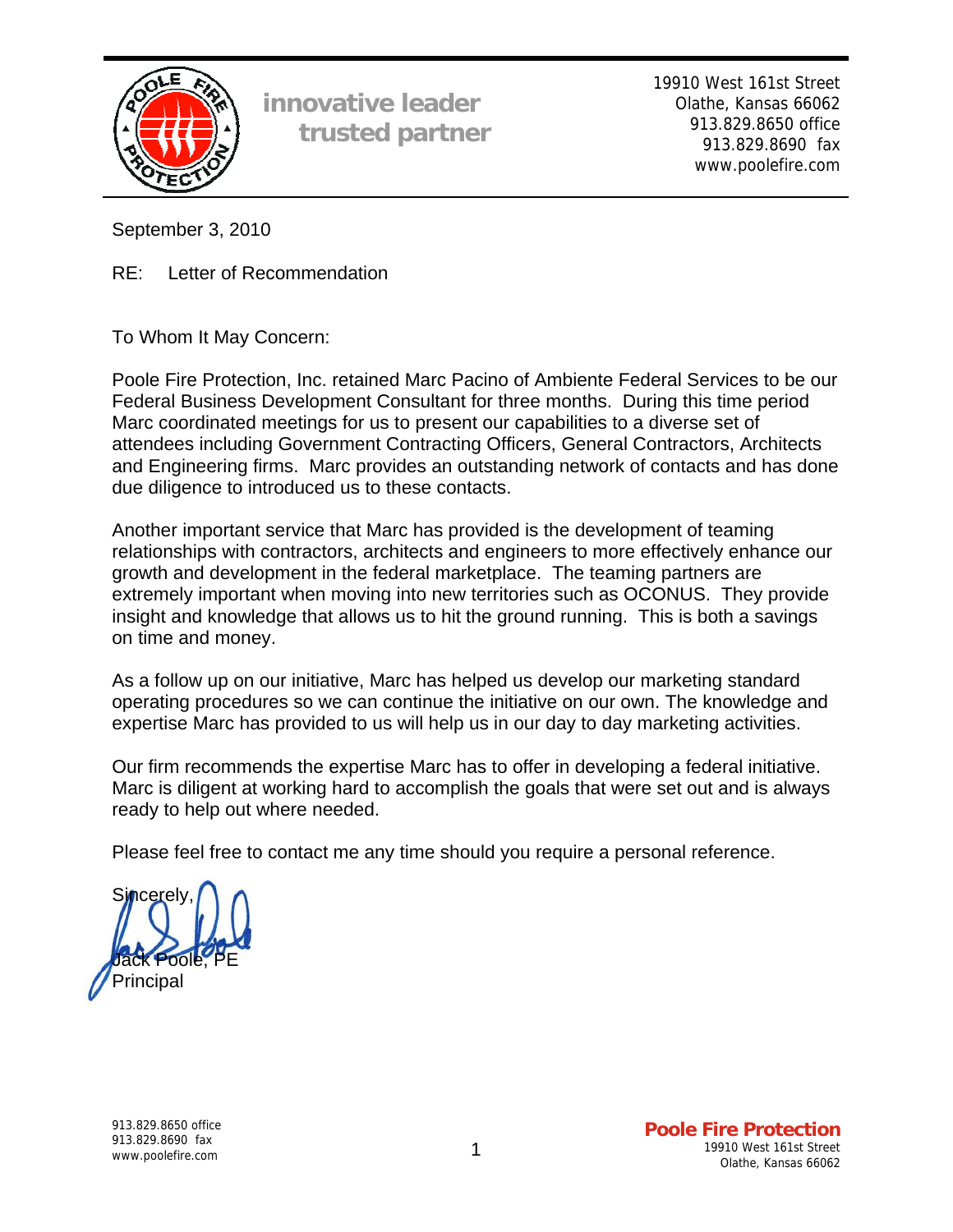May 18, 2009

Subject: Letter of Reference for Marc Pacino

To whom it may concern:

Marc Pacino was retained by John A. Martin and Associates as a Federal Business Development Consultant from early February 2009 through mid May, 2009. During that time period Marc arranged for us to provide capabilities presentations to at least a dozen contracting staff members with the Air Force, Navy, Coast Guard, Army, and Veteran's Administration. Marc has also introduced us to several other officers and civilian staff members at conventions, meetings and conferences. He also arranged meetings and presentations with several contractors who have Federal Contracts in place.

In addition to the contract acquisition contacts and presentations, Marc has helped us to develop teaming relationships with contractors, architects, and other engineers to more effectively pursue Federal contracts. Many of these teaming partners have set aside credentials that improve our chances of acquiring contracts from the federal government. Marc has assisted us in learning critical sections of the Federal Acquisition Regulations that have helped us tailor our submittals more effectively for the contracts we have pursued. We have been able to submit statements of qualifications for both engineering services contracts and design build contracts. As most of those are still in the evaluation process, we do not know what our success rate is.

In February of 2009 we had little to no Federal presence; at this time, many of the contracting specialists are aware of our qualifications and have assured us we will get a fair evaluation. In speaking with many successful federal contractors and designers, I have consistently been told that breaking into the federal market is neither simple nor quick. I believe we have been able, with Marc's assistance, the compress approximately 12 months worth of this process into a three month process. I am confident that we are on the right track and will be successful in this market.

If you have any further or specific questions, please do not hesitate to call.

Sincerely,

John A. Martin & Associates of Nevada

Steyel(William) Schiller, S.E. President

SWS/ilh

John A. Martin & Associates of Nevada - Structural Engineers Office 702.248.7000 · Fax 702.253.5353 1909 South Jones Boulevard . Las Vegas, Nevada 89146



STRUCTURAL ENGINEERS

John A. Martin, S.E. John A. Martin, Jr., S.E.

Gregory L. Clapp, S.E. Steve Schiller, S.E.

Eugen I. Darlau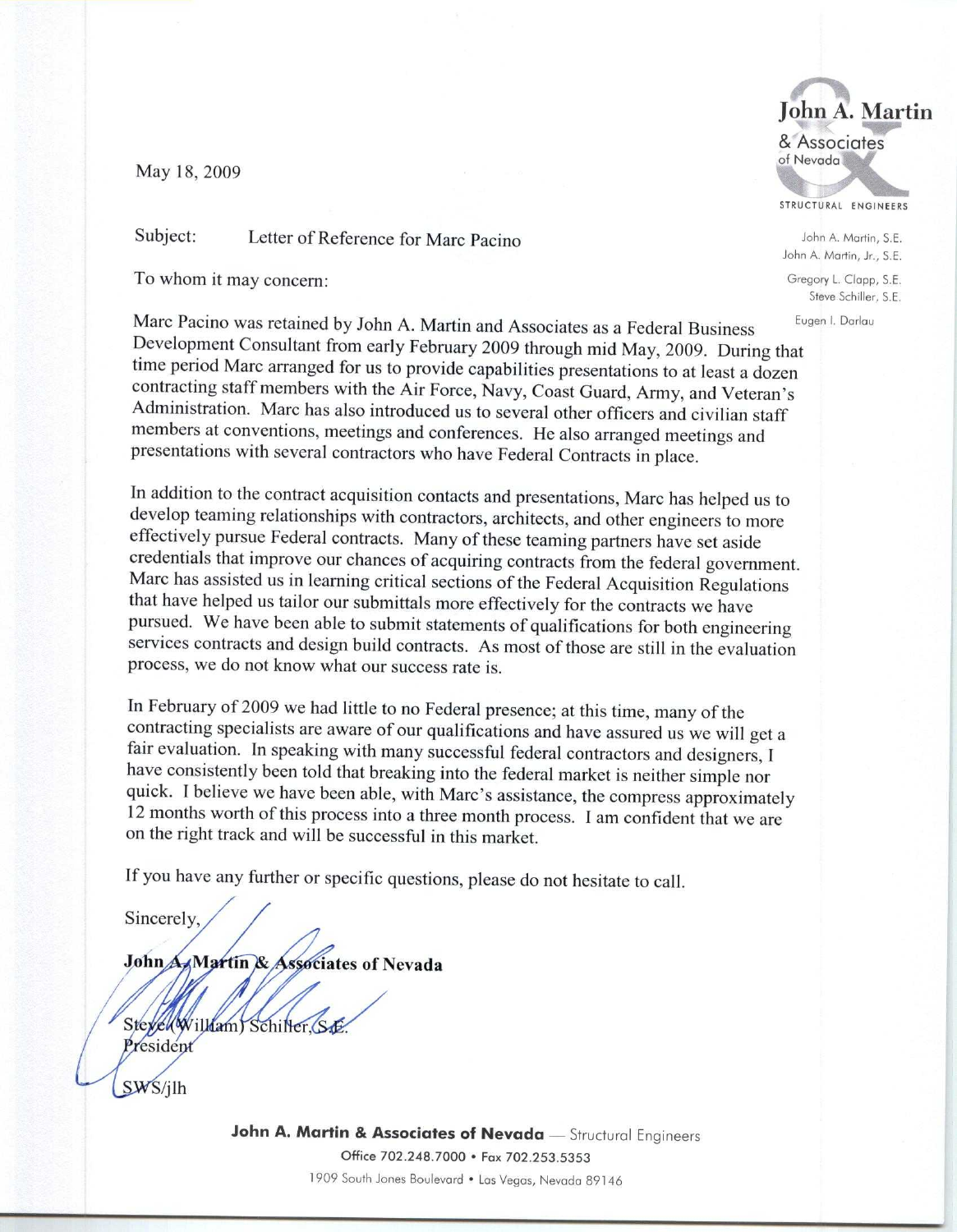

*Expert Building Commissioning Services*

Monday, August 23, 2010

 $\overline{a}$ 

## **Re: Ambiente Federal Services, LLC / Mr. Marc Pacino**

To Whom It May Concern:

I am very pleased to write this letter of recommendation on behalf of Ambiente Federal Services, LLC and Marc Pacino. I am the President for DYNAMIC COMMISSIONING SOLUTIONS, inc. (DCSi) and Chief Operation Officer for our affiliate company ProMetrics Worldwide, LLC, a WOSB/DBE.

Marc and I have developed a personal and professional relationship to the extent that we [at DCSi and ProMetrics] consider his company a partner, and present them as such. More specifically, Marc is our Federal consultant and will represent us on Federal negotiations. He is well-organized, professional, and dependable.

I have been invited to attend several business meetings with Marc and afforded the opportunity to observe his business acumen. I am impressed with his drive, determination, diligence and attention to detail. Marc has introduced me to several individuals engaged in projects in the federal sector and/or in the processing of moving into the Federal arena, which has been a learning experience and relationshipbuilding opportunity for our company. There is no question in my mind that Marc has the knowledge and experience necessary to navigate this sector.

It has been my privilege to be associated with Ambiente Federal Services, LLC and Marc Pacino; I look forward to a prosperous future together.

Sincerely,

Richard A. Farkas, CCP, CxA President / COO Dynamic Commissioning Solutions, inc. / Prometrics Worldwide, LLC Website[: www.LV-DCSi.com](http://www.lv-dcsi.com/) | www.prometricsworldwide.com Office: (702) 942-1616 Fax: (702) 942-1617 Toll Free: (888) 855-DCSi (3274) Cell: (702) 496-4273









Las Vegas Office: 3078 E. Sunset Road, Suite 5 Las Vegas, NV 89120 Office: (702) 942-1616 Fax: (702) 942-1617

 Los Angeles Office: Wells Fargo Center 333 S. Grand Ave., 25th Floor Los Angeles, CA 90071